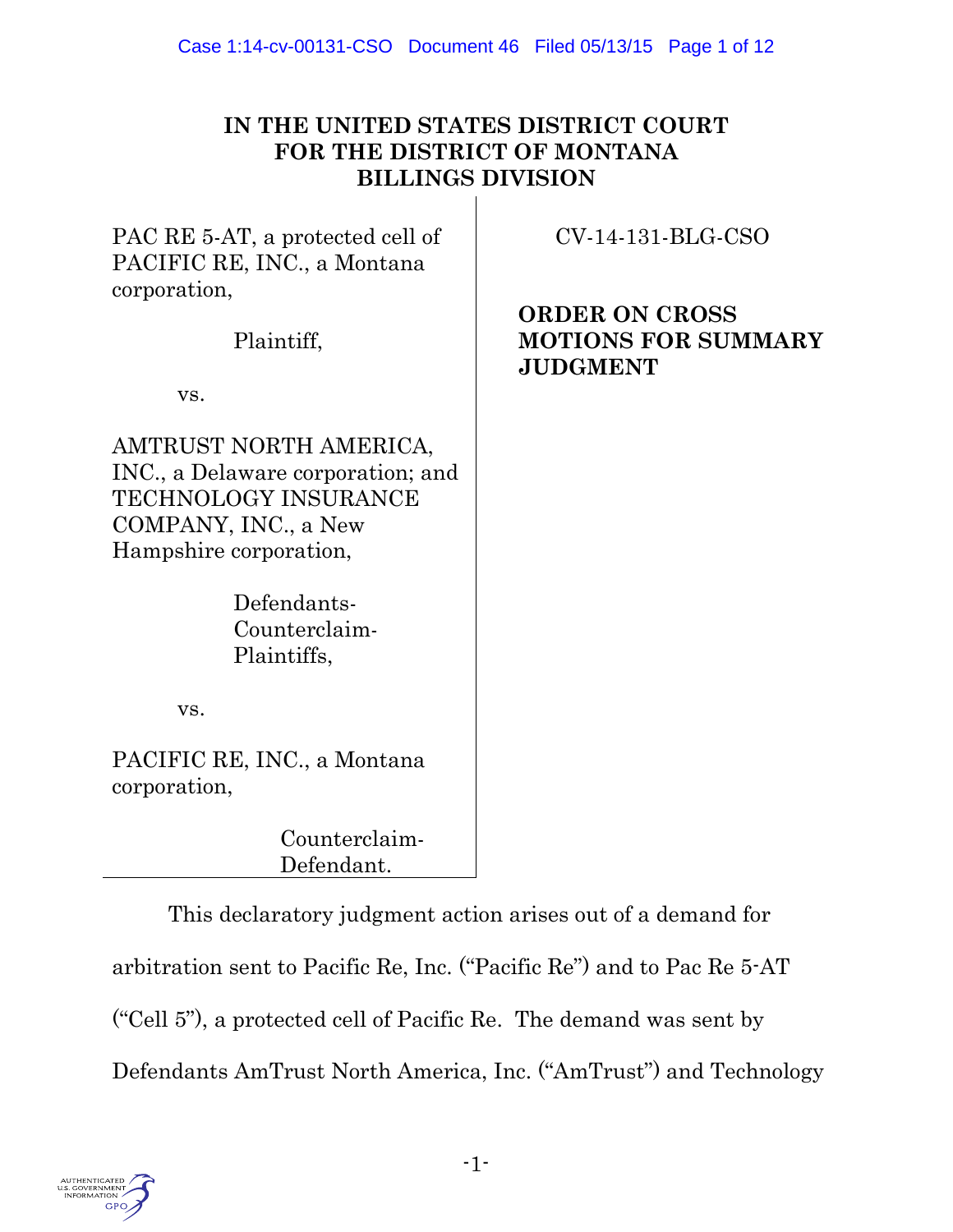Insurance Company, Inc. ("TIC") and is based on alleged breaches of a Captive Reinsurance Agreement.

Now pending are cross motions for summary judgment. *ECF 29*, 33. Having reviewed the parties' arguments and the applicable law, the Court orders as follows.

### I. BACKGROUND

Pacific Re is a captive insurance company organized under the laws of the State of Montana. Effective October 1, 2010, Pacific Re and Safebuilt Insurance Services, Inc. ("SIS") entered into a Participation Agreement. ECF 1-2 at 1. In the Participation Agreement, Pacific Re agreed to establish a protected cell entitled PacRE 5-AT ("Cell 5") for Safebuilt.

On the same date, AmTrust, on behalf of TIC, and Pacific Re, on behalf of Cell 5, entered into a Captive Reinsurance Agreement ("CRA").  $ECF 1-3$ . In the CRA, the parties agree that "[a]ny dispute between the Company (AmTrust) and the Reinsurer (Pacific Re) … shall be submitted to arbitration before a panel of three arbitrators."  $ECF 1-3$ at 10.

In September 2014, AmTrust and TIC served on Respondents Pacific Re and Cell 5 a demand for arbitration of a CRA dispute. *ECF*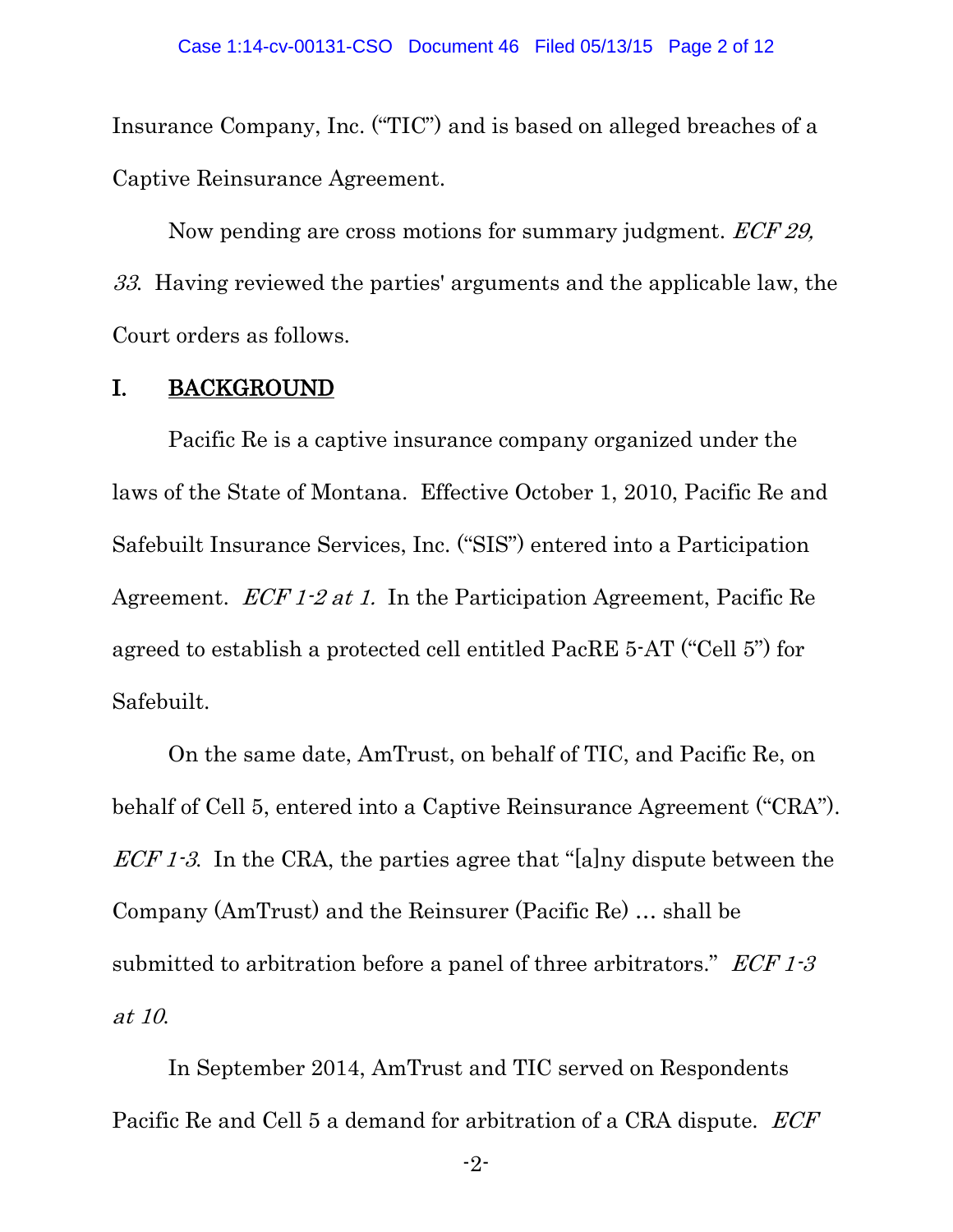1-4. The arbitration is currently stayed pending the resolution of this action.  $ECF24-4$  at 1.

Plaintiff's Complaint herein states two counts. Count I requests a judicial declaration that, under Montana law, the proper party to be named in the Defendants' Demand for Arbitration is only Cell 5, and not also Pacific Re. Count II seeks an injunctive order staying the pending arbitration until Count I is resolved. Because the parties have agreed to stay the arbitration proceeding, Pacific Re and Cell 5 acknowledge that Count II is moot. ECF 23 at 4. Defendants' Answer denies the allegations of Count I and asserts a counterclaim against Pacific Re for a judicial declaration that Pacific Re is properly a party to the arbitration.

All parties move for summary judgment. Although the underlying issues in the arbitration may be complex, the issue before this court relatively simple: Is Pac Re a proper party to the arbitration? For the following reasons, the Court concludes that it is a proper party and that summary judgment should issue for the Defendants/Counterclaimants.

#### II. PARTIES' ARGUMENTS

 Pacific Re and Cell 5 argue that Cell 5 is the only proper party to arbitration of the CRA because Cell 5, as a protected cell, has

-3-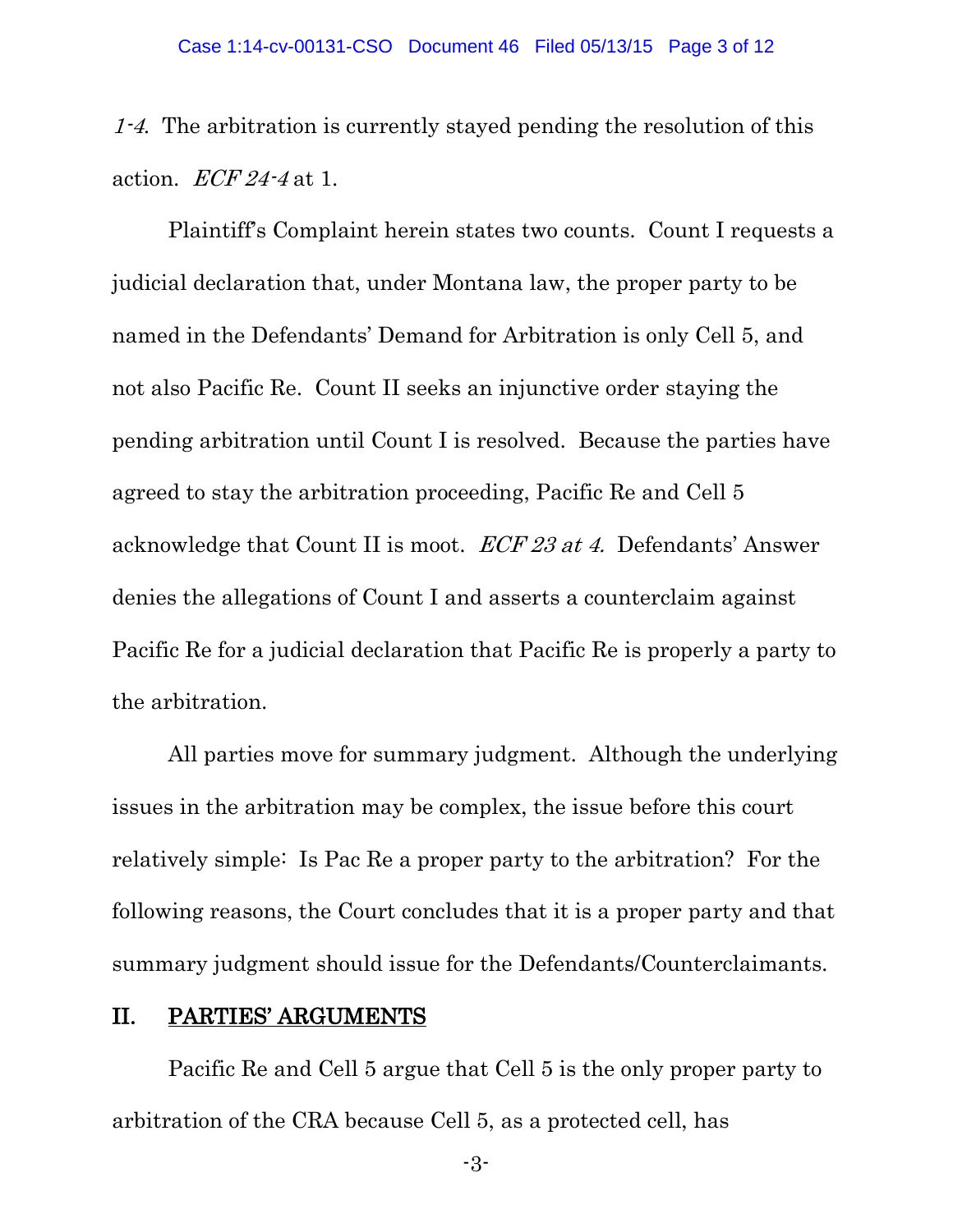segregated assets and liabilities from Pacific Re and the other protected cells of Pacific Re.  $ECF 34$  at 4–5. They argue that Defendants contracted only with Cell 5, and that no other cell is referenced in any agreement, and all parties intended to conduct business only with Cell 5. ECF 34 at 10–11. Essentially, Pacific Re and Cell 5 argue that the statutory language isolates protected cells as their own entities, separate from the other protected cells and from the core of a protected cell company, making Cell 5 the only proper party to the arbitration arising out of the CRA. ECF 34 at 11–13.

Pacific Re and Cell 5 acknowledge that there is a statutory distinction between incorporated and unincorporated protected cells, but argue that a protected cell, regardless of whether it is incorporated, owns its own assets and liabilities and thus should be considered separately from the protected cell company in order to give meaning to the entire statutory scheme. Id.

In response, AmTrust and TIC argue that Pacific Re is a proper party to the arbitration.  $ECF36$  at 8–9. They argue that Cell 5 is a non-existent legal entity, and as a result, Pacific Re is liable for the obligations it incurred in Cell 5's name. Id. They argue that because Montana's protected cell statute indicates that a protected cell is not a

-4-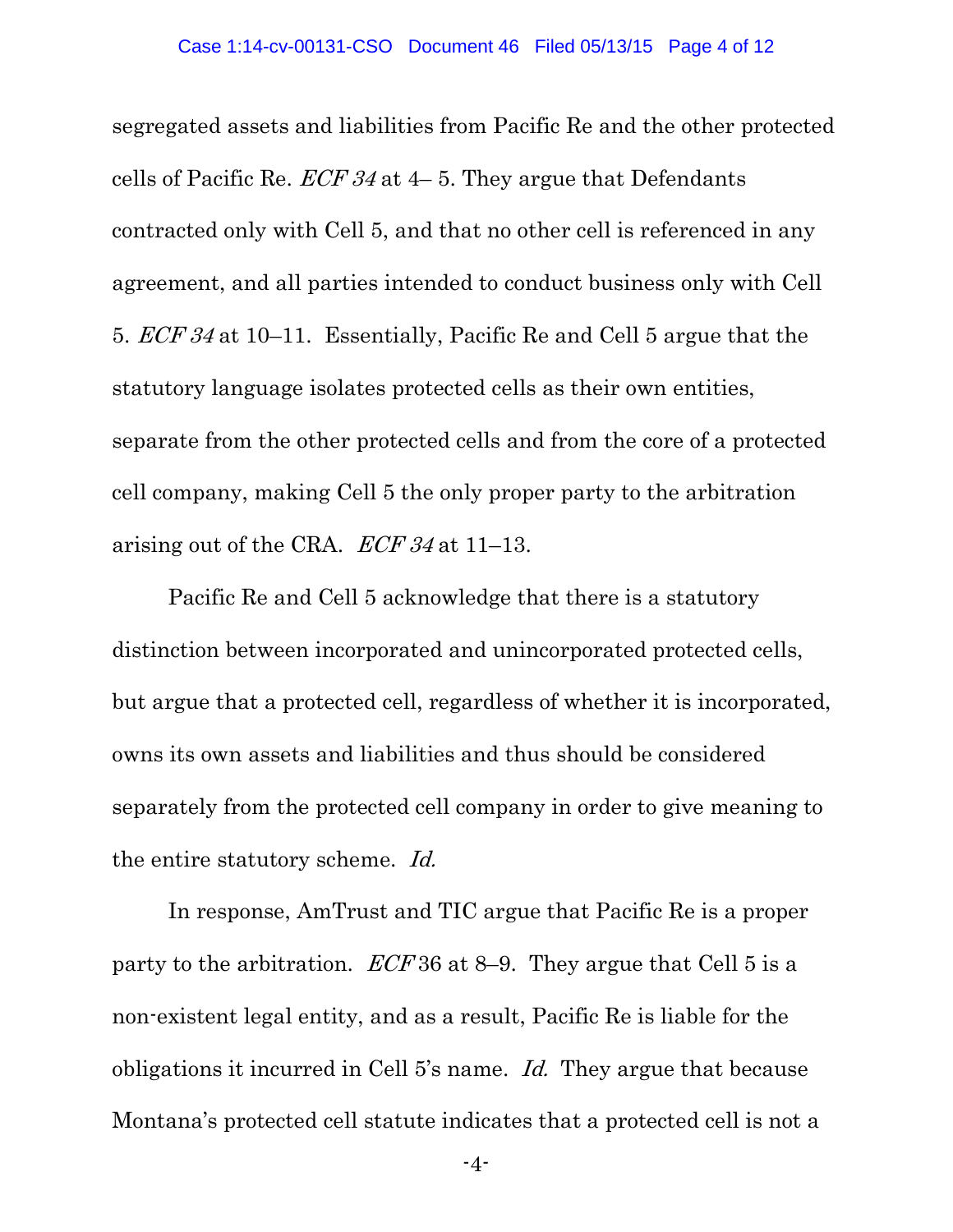separate legal person from the protected cell company, Pacific Re is the proper party to be named in a lawsuit or arbitration. Id.

AmTrust and TIC further argue that Pacific Re is bound by the terms of the SIS CRA since it contracted with them on behalf of Cell 5, a non-existent legal entity that lacked capacity to agree to the terms on its own behalf. They argue that Pacific Re accepted and ratified the terms of the CRA through performance of the trust agreements created as part of the CRA. Id. at 9. The trust agreements include the Loss Corridor Trust Agreement and the Loss Fund Trust Agreement. Id. They argue that because Pacific Re entered the trust agreements on behalf of itself and Cell 5, and because the Grantor is defined as a corporation organized under the laws of Montana, Pacific Re is the only party that could serve as Grantor under the agreements. Id. at 10–11.

AmTrust and TIC also argue that Cell 5 is not a valid protected cell and the protected cell statute cannot be relied upon to limit Pacific Re's exposure. Id. at 12–15. They argue that the cell did not meet the prerequisites for forming and maintaining a valid protected cell and the objectives of the business model were not achieved. Id. at 15.

-5-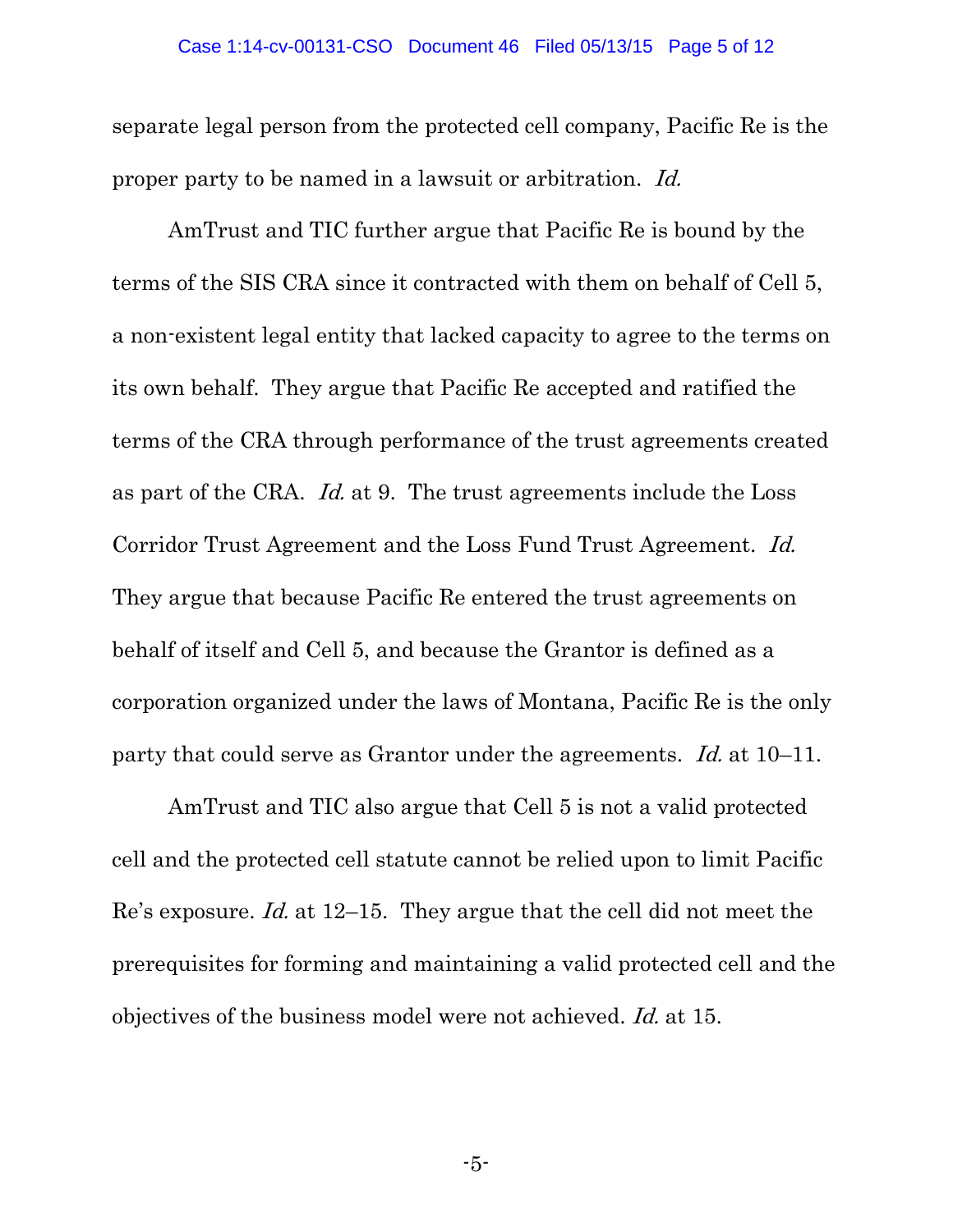AmTrust and TIC argue that even though protected cells are treated separately for tax purposes, and have the ability to own assets, the power to sue and be sued was never granted to unincorporated protected cells by the Montana Legislature. Id. at 17–19. They argue that the legislature explicitly grants the capacity to sue and be sued, separately from the ability to own assets, as demonstrated with limited liability corporations and cooperative associations. Id.

In addition to the arguments listed above, AmTrust and TIC, in their motion for summary judgment, argue that Pacific Re and Cell 5 are estopped from denying that the CRA created enforceable obligations as to Pacific Re.  $ECF 30$  at 27–29. They argue equitable estoppel exists because: (1) Defendants intended to contract with an existing legal entity and create enforceable obligations; (2) they were led to believe Pacific Re would reinsure Defendants' risk; and (3) the trust agreements were executed by Pacific Re. Id. at 28–29. They argue these reasons demonstrate that Pacific Re understood the obligations of the CRA to be those of Pacific Re and as a result, Defendants opened themselves up to substantial risks that were meant to be reinsured by Pacific Re. Id.

-6-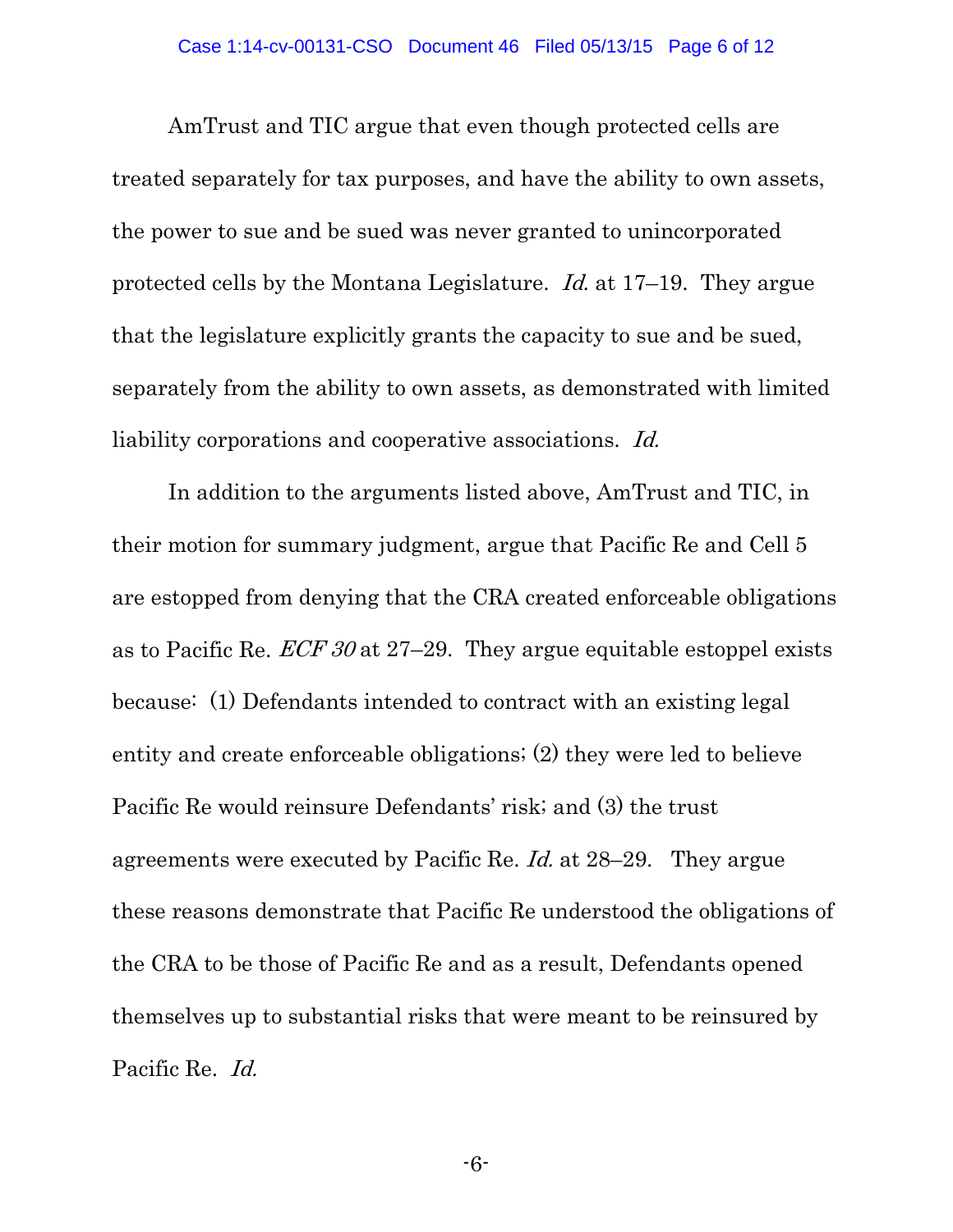Pacific Re and Cell 5 respond that Cell 5 is a properly formed protected cell under Montana law. Id. at 9. They argue that Defendants are attempting to expand the narrow issue in this case which is whether, under Montana law, Cell 5 is the proper party to be named in the arbitration. *Id.* at 11.

#### III. SUMMARY JUDGMENT STANDARD

The court must grant summary judgment if the movant shows that there is no genuine dispute as to any material fact and the movant is entitled to judgment as a matter of law. Fed. R. Civ. P. 56(a). A party seeking summary judgment bears the responsibility of informing the court of the basis for its motion, and identifying those portions of the pleadings, discovery responses, and affidavits, if any, which it believes demonstrate the absence of a genuine issue of material fact. *Celotex Corp. v. Catrett*, 477 U.S. 317, 323 (1986).

Entry of summary judgment is appropriate "against a party who fails to make a showing sufficient to establish the existence of an element essential to that party's case, and on which that party will bear the burden of proof at trial." *Celotex Corp.*, 477 U.S. at 322. If the moving party meets its initial responsibility, the burden then shifts to the opposing party to establish that a genuine issue of fact exists.

-7-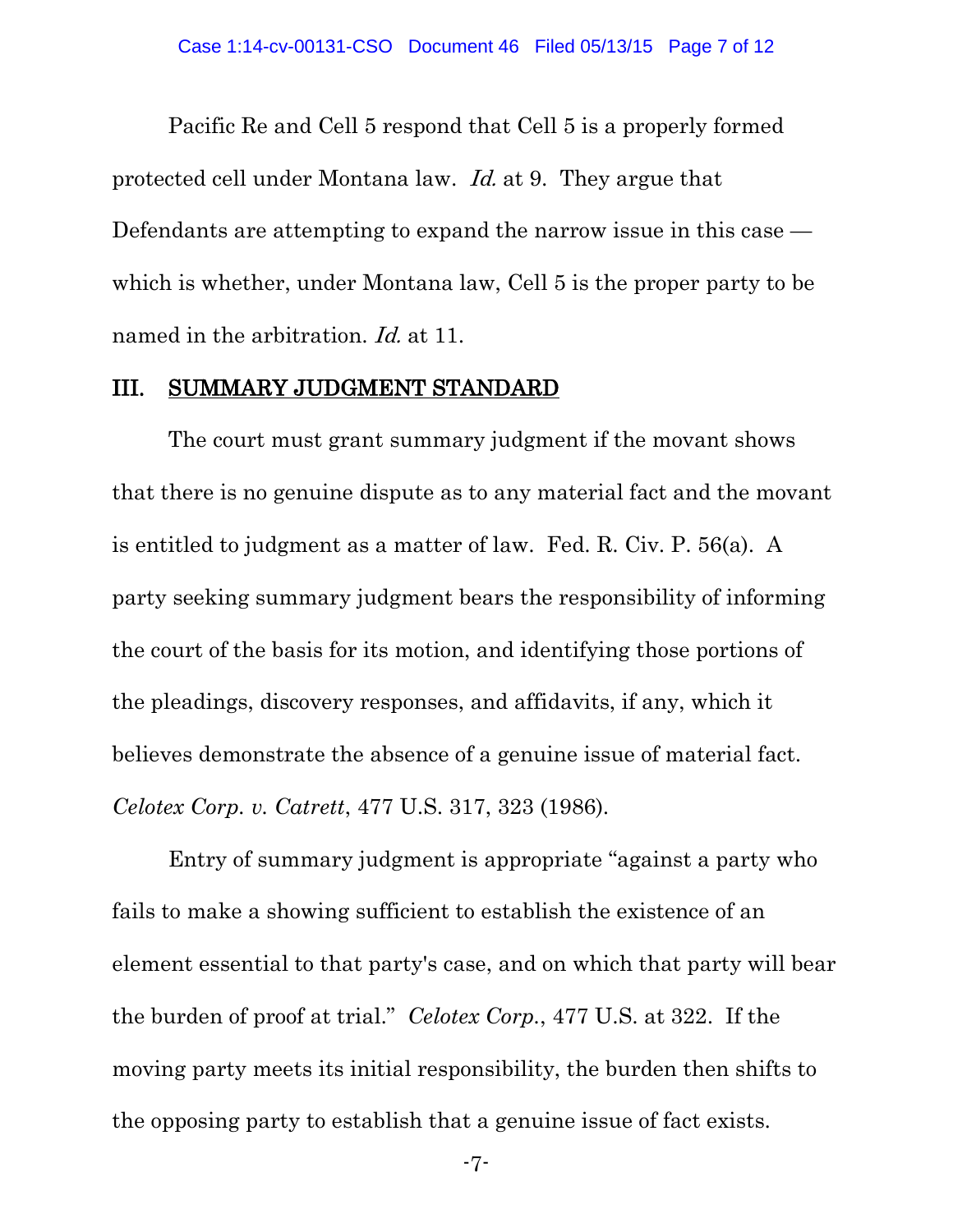*Matsushita Elec. Indus. Co. v. Zenith Radio Corp.*, 475 U.S. 574, 586 (1986). Cross-motions for summary judgment are each examined under the same standards. *Fair Housing Council of Riverside County, Inc. v. Riverside Two,* 249 F.3d 1132, 1136 (9th Cir. 2001).

## IV. DISCUSSION

To determine whether Pacific Re is a proper party to an arbitration regarding the CRA, the Court first examines whether Cell 5 has the capacity to sue or be sued.

The capacity to sue or be sued is determined under the laws of the state where the court is located. F. R. Civ. P 17(b)(3). In 2003, Montana enacted statutory provisions enabling the creation of a protected cell captive insurance company ("PCC"). MCA § 33–28–301 et al. Protected cell company legislation is a relatively recent creation in offshore jurisdictions such as Guernsey, Bermuda and the Cayman Islands, and in onshore jurisdictions in many states. See generally Nigel Feetham & Grant Jones, Protected Cell Companies: A Guide to Their Implementation and Use (2d ed. Spiramus Press 2010).

In the Montana legislation, a PCC may create one or more protected cells and a protected cell may be incorporated or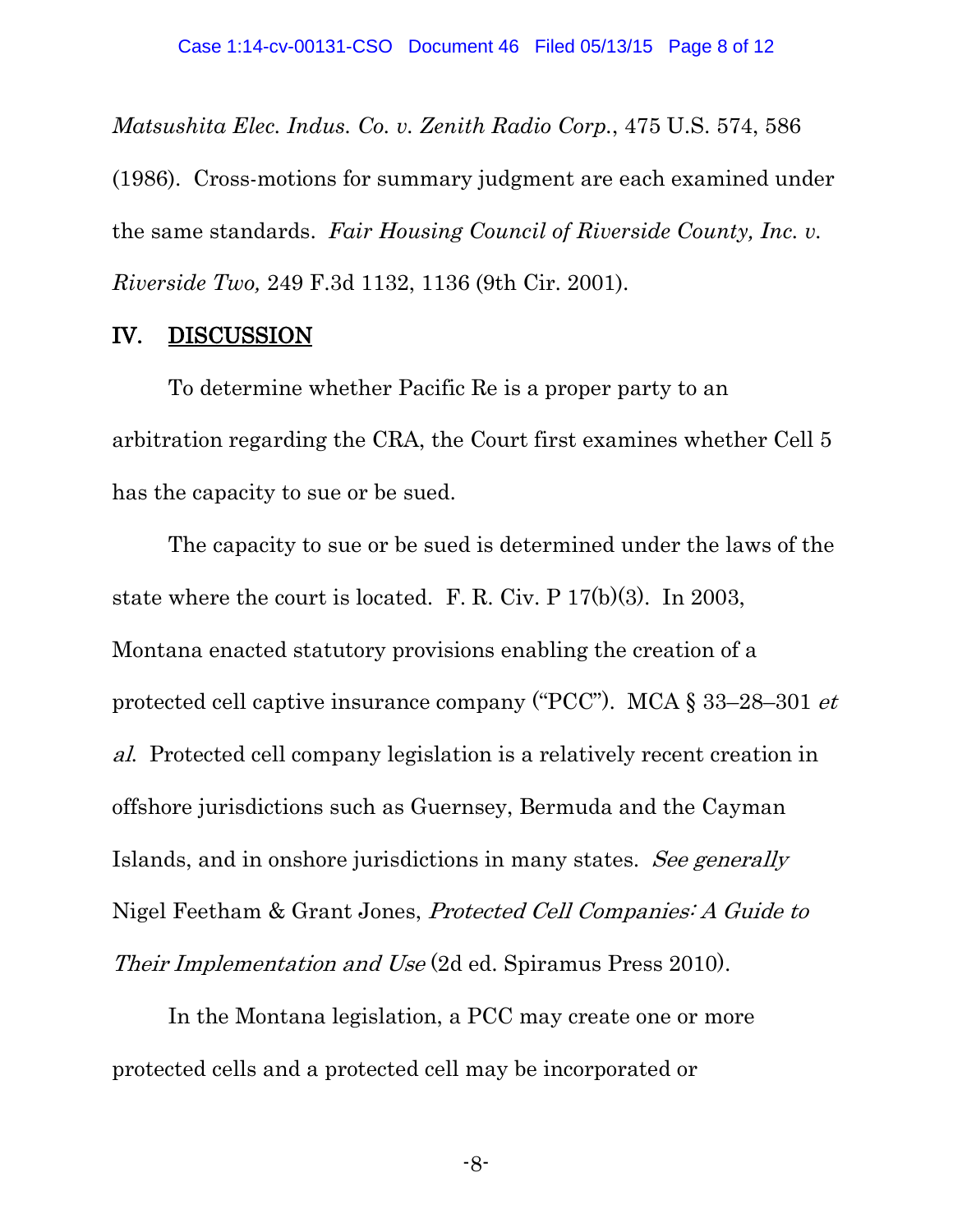unincorporated. Each cell must have separate and identifiable assets

and liabilities. Specifically:

A protected cell captive insurance company shall establish administrative and accounting procedures necessary to properly identify the one or more protected cells of the protected cell captive insurance company and the protected cell assets and protected cell liabilities attributable to the protected cells. The directors of a protected cell captive insurance company shall keep protected cell assets and protected cell liabilities:

(A) separate and separately identifiable from the assets and liabilities of the protected cell captive insurance company's general account; and

(B) attributable to one protected cell separate and separately identifiable from protected cell assets and protected cell liabilities attributable to other protected cells.

Mont. Code Ann. § 33-28-301(2)(e). Additionally, and importantly for

the present dispute, the legislature highlighted the legal status of a

protected cell, stating:

The creation of a protected cell does not create, with respect to that protected cell, a legal person separate from the protected cell captive insurance company unless the protected cell is an incorporated cell. Amounts attributed to a protected cell under this chapter, including assets transferred to a protected cell account, are owned by the protected cell….

§ 33–28–301(c). The legislation also provides that "[t]he assets of a protected cell may not be chargeable with liabilities arising from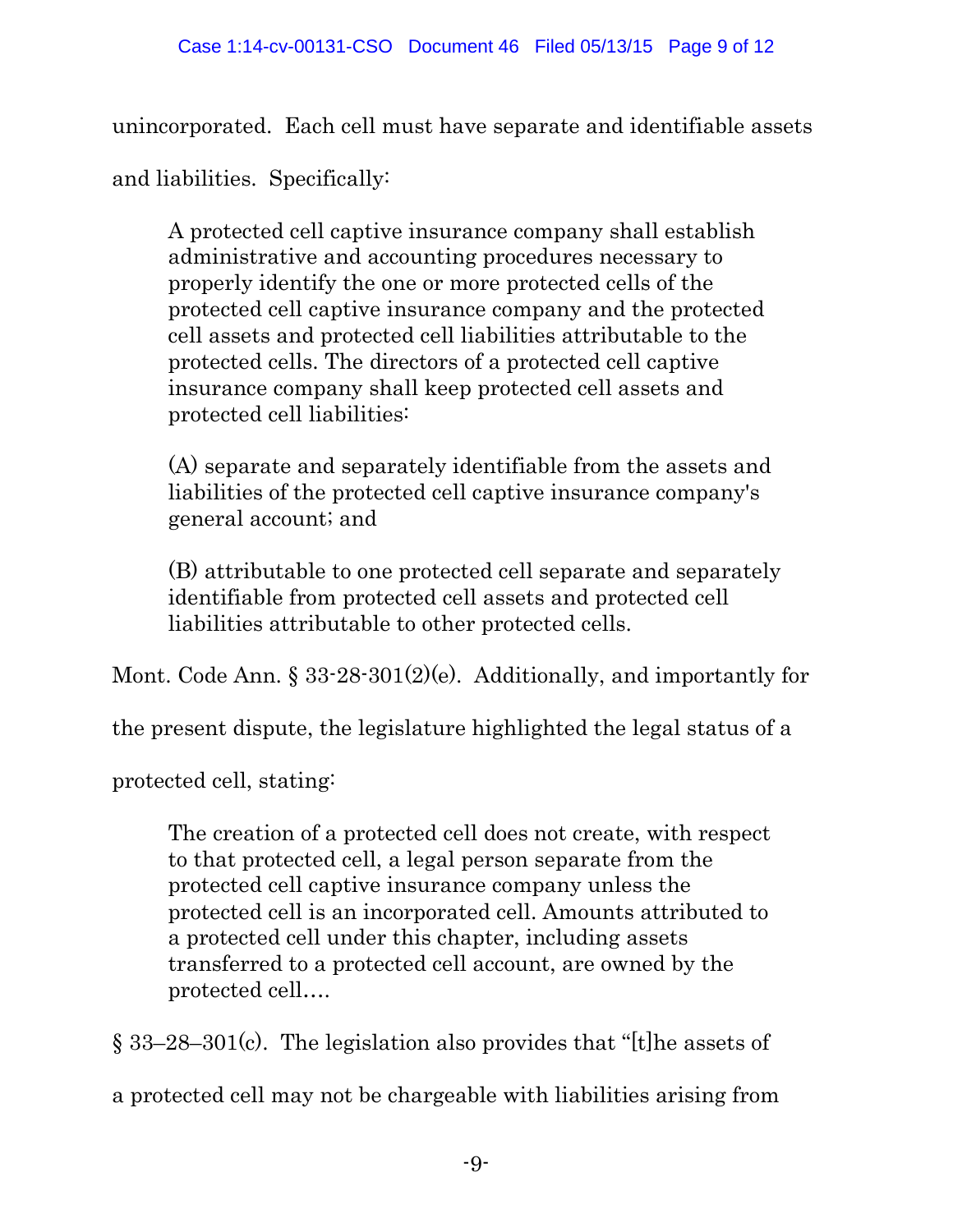any other insurance business of the protected cell captive insurance company." § 33-28-301(4).

The issue here is one of first impression under Montana law. The Court is guided by the Montana Supreme Court's holding that statutory construction is a holistic endeavor and must account for the statute's text, language, structure, and object. State v. Heath, 90 P.3d 426, 432 (Mont. 2004). In construing a statute, a court must "ascertain and declare what is in terms of substance contained therein, not to insert what has been omitted or to omit what has been inserted." MCA  $\S 1-2-101$ . Where possible, the statute should be construed to give effect to all provisions. Id. Any inquiry must begin with the words of the statute, and legislative intent is first to be ascertained from the plain meaning of the words used. Heath, 90 P.3d at 288.

The statutory construction issue arises here because a cell is not a separate de jure legal entity, but has many de facto aspects of a legal identity. It is clear that the liabilities and assets of a protected cell are segregated from the other cells and from the PCC, but it also is clear that a protected cell does not have a separate legal identity. Each cell, in essence, operates as its own separate entity but remains part of the larger PCC. Though the statute does not contemplate that the assets of

-10-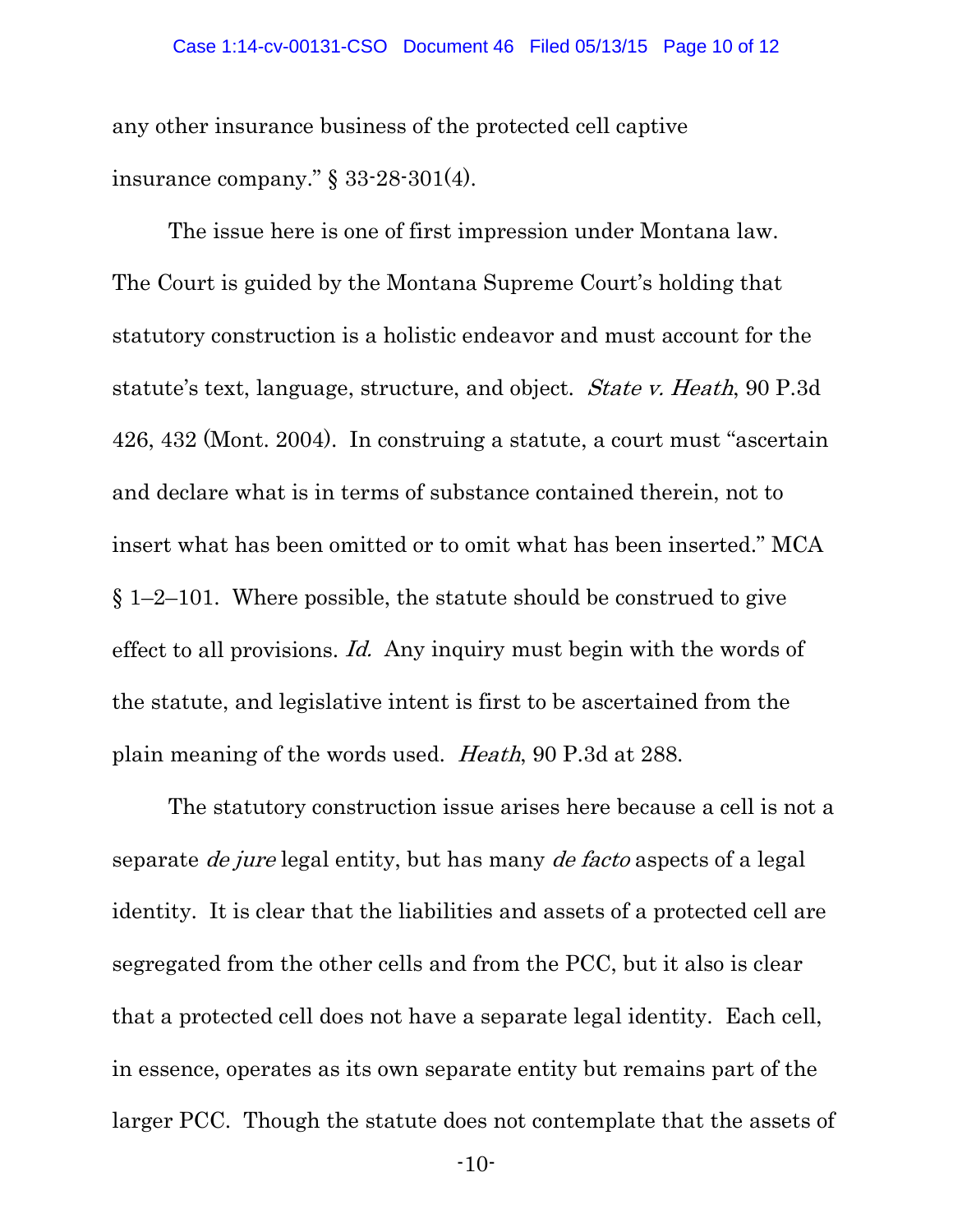a protected cell will be used to satisfy the liabilities of any other cell, the cells are not entirely independent from the PCC. § 33–28–301.

Pacific Re's argument that the statutory construction indicates that a protected cell should be segregated and isolated from the core and any other protected cells in the PCC misses the mark in this lawsuit because a protected cell is not a separate legal person. Without a separate legal identity, and absent a statutory grant to the contrary, a protected cell does not have the capacity to sue and be sued independent of the larger PCC. The statutory language is clear, and the Court need not look beyond the plain meaning. Although a protected cell has many attributes of independence from the PCC, it remains a part of the PCC, which has the capacity to act on behalf of the protected cell, as in this instance Pacific Re acted on behalf of Cell 5 in agreements at issue.

This interpretation gives meaning to the entire statute because the arbitration may consider and apply the statutory attributes of the protected cell's independence. But Pacific Re, as the PCC, entered into contracts at issue both on its own and on behalf of the protected cell. It is properly before the arbitration tribunal and will appropriately be bound by the results of the arbitration.